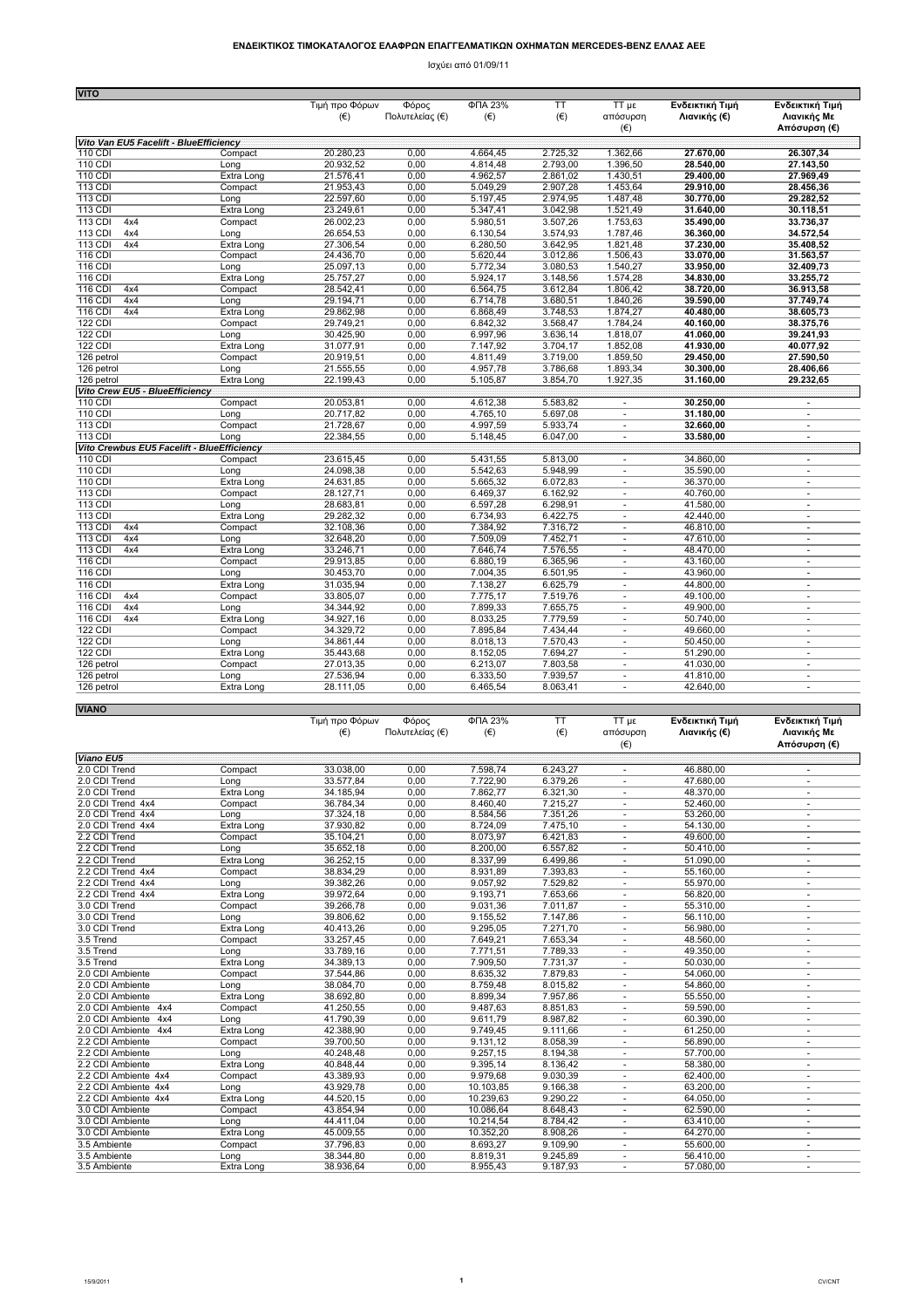## **ΕΝ∆ΕΙΚΤΙΚΟΣ ΤΙΜOΚΑΤΑΛΟΓΟΣ ΕΛΑΦΡΩΝ ΕΠΑΓΓΕΛΜΑΤΙΚΩΝ ΟΧΗΜΑΤΩΝ MERCEDES-BENZ ΕΛΛΑΣ ΑΕΕ**

Ισχύει από 01/09/11

| <b>SPRINTER</b>                                         |                       | Τιμή προ Φόρων         | Φόρος           | ФПА 23%                | TT               | TT με                              | Ενδεικτική Τιμή        | Ενδεικτική Τιμή                |
|---------------------------------------------------------|-----------------------|------------------------|-----------------|------------------------|------------------|------------------------------------|------------------------|--------------------------------|
|                                                         |                       | (€)                    | Πολυτελείας (€) | $(\epsilon)$           | $(\epsilon)$     | απόσυρση<br>$(\in)$                | Λιανικής (€)           | Λιανικής Με<br>Απόσυρση (€)    |
| Sprinter Van EU5 - BlueEfficiency<br>210 CDI            | 3.250,00              | 20.771,05              | 0,00            | 4.777,34               | 3.061,61         | 1.530,81                           | 28.610,00              | 27.079,19                      |
| 210 CDI                                                 | 3.665,00              | 21.596,81              | 0,00            | 4.967,27               | 3.225,93         | 1.612,96                           | 29.790,00              | 28.177,04                      |
| 213 CDI                                                 | 3.250,00              | 22.140,39              | 0,00            | 5.092,29               | 3.247,31         | 1.623,66                           | 30.480,00              | 28.856,34                      |
| 213 CDI                                                 | 3.665,00              | 22.958,03              | 0,00            | 5.280,35               | 3.411,63         | 1.705,81                           | 31.650,00              | 29.944,19                      |
| 216 CDI                                                 | 3.250,00              | 22.882,57              | 0,00            | 5.262,99               | 3.324,44         | 1.662,22                           | 31.470,00              | 29.807.78                      |
| 216 CDI                                                 | 3.665,00              | 23.700,20              | 0,00            | 5.451,05               | 3.488,76         | 1.744,38                           | 32.640,00              | 30.895,62                      |
| 216 Petrol                                              | 3.665,00              | 19.986,25              | 0,00            | 4.596,84               | 2.236,91         | 1.118,46                           | 26.820,00              | 25.701,54                      |
| 219 CDI                                                 | 3.250,00              | 25.090,81              | 0,00            | 5.770,89               | 3.468,30         | 1.734,15                           | 34.330,00              | 32.595,85                      |
| 219 CDI                                                 | 3.665,00              | 25.900,31              | 0,00            | 5.957,07               | 3.632,62         | 1.816,31                           | 35.490,00              | 33.673,69                      |
| 224 Petrol                                              | 3.665,00              | 21.947,42              | 0,00            | 5.047,91               | 3.874,67         | 1.937,33                           | 30.870,00              | 28.932,67                      |
| 310 CDI                                                 | 3.250,00              | 21.920,13              | 0,00            | 5.041,63               | 3.378,24         | 1.689,12                           | 30.340,00              | 28.650,88                      |
| 310 CDI                                                 | 3.665,00              | 22.729,63              | 0,00            | 5.227,82               | 3.542,55         | 1.771,28                           | 31.500,00              | 29.728,72                      |
| 310 CDI                                                 | 4.325,00              | 24.439,07              | 0,00            | 5.620,99               | 3.859,95         | 1.929,97                           | 33.920,00              | 31.990,03                      |
| 310 CDI                                                 | 4325 Long             | 25.206,38              | 0,00            | 5.797,47               | 3.926,15         | 1.963,07                           | 34.930,00              | 32.966,93                      |
| 313 CDI                                                 | 3.250,00              | 23.281,35              | 0,00            | 5.354,71               | 3.563,94         | 1.781,97                           | 32.200,00              | 30.418,03                      |
| 313 CDI                                                 | 3.665,00              | 24.098,98              | 0,00            | 5.542,77               | 3.728,25         | 1.864,13                           | 33.370,00              | 31.505,87                      |
| 313 CDI                                                 | 4.325,00              | 25.800,28              | 0,00            | 5.934,07               | 4.045,65         | 2.022,83                           | 35.780,00              | 33.757,17                      |
| 313 CDI                                                 | 4325 Long             | 26.575,73              | 0,00            | 6.112,42               | 4.111,85         | 2.055,93                           | 36.800,00              | 34.744,07                      |
| 316 CDI                                                 | 3.250,00              | 24.023,52              | 0,00            | 5.525,41               | 3.641,07         | 1.820,53                           | 33.190,00              | 31.369,47                      |
| 316 CDI                                                 | 3.665,00              | 24.833,02              | 0,00            | 5.711,60               | 3.805,38         | 1.902,69                           | 34.350,00              | 32.447,31                      |
| 316 CDI                                                 | 4.325,00              | 26.534,33              | 0,00            | 6.102,90               | 4.122,78         | 2.061,39                           | 36.760,00              | 34.698,61                      |
| 316 CDI                                                 | 4325 Long             | 27.309,77              | 0,00            | 6.281,25               | 4.188,98         | 2.094,49                           | 37.780,00              | 35.685,51                      |
| 316 Petrol                                              | 3.665,00              | 20.834,04              | 0,00            | 4.791,83               | 2.464,14         | 1.232,07                           | 28.090,00              | 26.857,93                      |
| 316 Petrol                                              | 4.325,00              | 22.500,92              | 0,00            | 5.175,21               | 2.683,87         | 1.341,94                           | 30.360,00              | 29.018,06                      |
| 316 Petrol                                              | 4325 Long             | 23.260,41              | 0,00            | 5.349,89               | 2.729,70         | 1.364,85                           | 31.340,00              | 29.975,15                      |
| 319 CDI                                                 | 3.250,00              | 26.239,89              | 0,00            | 6.035,18               | 3.784,93         | 1.892,46                           | 36.060,00              | 34.167,54                      |
| 319 CDI                                                 | 3.665,00              | 27.065,66              | 0,00            | 6.225, 10              | 3.949,24         | 1.974,62                           | 37.240,00              | 35.265,38                      |
| 319 CDI                                                 | 4.325,00              | 28.758,83              | 0,00            | 6.614,53               | 4.266,64         | 2.133,32                           | 39.640,00              | 37.506,68                      |
| 319 CDI                                                 | 4325 Long             | 29.509,89              | 0,00            | 6.787,27               | 4.332,84         | 2.166,42                           | 40.630,00              | 38.463,58                      |
| 324 Petrol                                              | 3.665,00              | 23.088,38              | 0,00            | 5.310,33               | 4.191,29         | 2.095,65                           | 32.590,00              | 30.494,35                      |
| 324 Petrol                                              | 4.325,00              | 24.797,81              | 0,00            | 5.703,50               | 4.508,69         | 2.254,35                           | 35.010,00              | 32.755,65                      |
| 324 Petrol                                              | 4325 Long             | 25.557,00              | 0,00            | 5.878,11               | 4.574,89         | 2.287,44                           | 36.010,00              | 33.722,56                      |
| 413 CDI                                                 | 3.665,00              | 28.511,57              | 0,00            | 6.557,66               | 810,77           | $\overline{\phantom{a}}$<br>÷.     | 35.880,00              | $\overline{\phantom{a}}$<br>×. |
| 413 CDI<br>413 CDI                                      | 4.325,00<br>4325 Long | 30.193,95<br>30.962,33 | 0,00<br>0,00    | 6.944,61<br>7.121,34   | 841,44<br>856,33 | $\mathbf{r}$                       | 37.980,00<br>38.940,00 | $\sim$                         |
| 416 CDI                                                 | 3.665,00              | 29.239,34              | 0,00            | 6.725,05               | 825,61           | ×,                                 | 36.790,00              | ÷,                             |
| 416 CDI                                                 | 4.325,00              | 30.946,12              | 0,00            | 7.117,61               | 856,27           | $\overline{\phantom{m}}$           | 38.920,00              | ×                              |
| 416 CDI                                                 | 4325 Long             | 31.698,24              | 0,00            | 7.290,60               | 871,16           | ×,                                 | 39.860,00              | ÷,                             |
| 419 CDI                                                 | 3.665,00              | 31.427,59              | 0,00            | 7.228,35               | 854,06           | $\overline{\phantom{a}}$           | 39.510,00              | $\overline{\phantom{a}}$       |
| 419 CDI                                                 | 4.325,00              | 33.126,24              | 0,00            | 7.619,04               | 884,72           | $\overline{\phantom{a}}$           | 41.630,00              | $\overline{\phantom{a}}$       |
| 419 CDI                                                 | 4325 Long             | 33.894,62              | 0,00            | 7.795,76               | 899,61           | ä,                                 | 42.590,00              | ×                              |
| 510 CDI                                                 | 3.665,00              | 28.232,26              | 0,00            | 6.493,42               | 814,33           | $\overline{\phantom{a}}$           | 35.540,00              | $\sim$                         |
| 510 CDI                                                 | 4.325,00              | 29.930,88              | 0,00            | 6.884,10               | 835,02           | ä,                                 | 37.650,00              | ä,                             |
| 510 CDI                                                 | 4325 Long             | 30.691,13              | 0,00            | 7.058,96               | 849,91           | $\sim$                             | 38.600,00              | ٠                              |
| 513 CDI                                                 | 3.665,00              | 29.593,47              | 0,00            | 6.806,50               | 850,04           | ÷.                                 | 37.250,00              | ×,                             |
| 513 CDI                                                 | 4.325,00              | 31.300,22              | 0,00            | 7.199,05               | 870,73           | $\sim$<br>×,                       | 39.370,00              | ÷,<br>÷,                       |
| 513 CDI<br>516 CDI                                      | 4325 Long<br>3.665,00 | 32.060,47<br>30.337,50 | 0,00<br>0,00    | 7.373,91<br>6.977,63   | 885,62<br>864,87 | $\overline{\phantom{a}}$           | 40.320,00<br>38.180,00 | $\overline{\phantom{a}}$       |
| 516 CDI                                                 | 4.325,00              | 32.036,13              | 0,00            | 7.368,31               | 885,56           | $\overline{\phantom{a}}$           | 40.290,00              | $\sim$                         |
| 516 CDI                                                 | 4325 Long             | 32.796,38              | 0,00            | 7.543,17               | 900,46           | $\sim$                             | 41.240,00              | $\sim$                         |
| 519 CDI                                                 | 3.665,00              | 32.525,75              | 0,00            | 7.480,92               | 893,32           | $\overline{\phantom{a}}$<br>$\sim$ | 40.900,00              | $\sim$<br>÷,                   |
| 519 CDI<br>519 CDI                                      | 4.325,00<br>4325 Long | 34.216,25<br>34.992,76 | 0,00<br>0,00    | 7.869,74<br>8.048,33   | 914,02<br>928,91 | $\overline{\phantom{a}}$           | 43.000,00<br>43.970,00 | $\sim$                         |
| <b>Sprinter Chassis EU5 - BlueEfficiency</b><br>210 CDI | 3.250,00              | 21.373,04              | 0,00            | 4.915.80               | 721,17           |                                    | 27.010.00              | $\overline{\phantom{a}}$       |
| 210 CDI<br>213 CDI                                      | 3.665,00<br>3.250,00  | 22.187,39<br>22.738,89 | 0,00<br>0,00    | $\overline{5.103, 10}$ | 739,51           | $\sim$                             | 28.030.00<br>28.740,00 | $\sim$                         |
| 213 CDI                                                 | 3.665,00              | 23.545,12              | 0,00            | 5.229,95<br>5.415,38   | 771,16<br>789,51 | $\overline{\phantom{a}}$           | 29.750,00              | $\sim$                         |
| 216 CDI                                                 | 3.250,00              | 23.478,11              | 0,00            | 5.399,96               | 791,93           | $\sim$                             | 29.670,00              | ÷                              |
| 216 CDI                                                 | 3.665,00              | 24.284,33              | 0,00            | 5.585,40               | 810,27           | $\overline{\phantom{a}}$           | 30.680,00              | $\sim$                         |
| 216 Petrol                                              | 3.665,00              | 20.687,95              | 0,00            | 4.758,23               | 743,82           | $\overline{\phantom{a}}$           | 26.190,00              | $\overline{\phantom{a}}$       |
| 219 CDI                                                 | 3.250,00              | 25.658,66              | 0,00            | 5.901,49               | 829,85           | $\overline{\phantom{a}}$           | 32.390,00              | $\overline{\phantom{a}}$       |
| 219 CDI                                                 | 3.665,00              | 26.464,88              | 0,00            | 6.086,92               | 848,20           | $\overline{\phantom{a}}$           | 33.400,00              | $\overline{\phantom{a}}$       |
| 224 Petrol                                              | 3.665,00              | 22.542,47              | 0,00            | 5.184,77               | 912,76           | $\overline{\phantom{a}}$           | 28.640,00              | $\overline{\phantom{a}}$       |
| 310 CDI                                                 | 3.250,00              | 22.512,91              | 0,00            | 5.177,97               | 809,13           | $\overline{\phantom{a}}$           | 28.500,00              | $\sim$                         |
| 310 CDI                                                 | 3.665,00              | 23.311,00              | 0,00            | 5.361,53               | 827,47           | $\overline{\phantom{a}}$           | 29.500,00              | $\overline{\phantom{a}}$       |
| 310 CDI                                                 | 4.325,00              | 24.995,43              | 0,00            | 5.748,95               | 845,62           | $\overline{\phantom{a}}$           | 31.590,00              | $\overline{\phantom{a}}$       |
| 313 CDI                                                 | 3.250,00              | 23.870,63              | 0,00            | 5.490,25               | 859,12           | ×.                                 | 30.220,00              | ×.                             |
| 313 CDI                                                 | 3.665,00              | 24.684,99              | 0,00            | 5.677,55               | 877,47           | $\sim$                             | 31.240,00              | $\sim$                         |
| 313 CDI                                                 | 4.325,00              | 26.361,29              | 0,00            | 6.063,10               | 895,61           | ×,                                 | 33.320,00              | ×.                             |
| 316 CDI                                                 | 3.250,00              | 24.609,85              | 0,00            | 5.660,26               | 879,89           | $\overline{\phantom{a}}$           | 31.150,00              | $\overline{\phantom{a}}$       |
| 316 CDI                                                 | 3.665,00              | 25.416,07              | 0,00            | 5.845,70               | 898,23           | $\overline{\phantom{a}}$           | 32.160,00              | $\sim$                         |
| 316 CDI                                                 | 4.325,00              | 27.092,38              | 0,00            | 6.231,25               | 916,38           | $\overline{\phantom{a}}$           | 34.240,00              | $\overline{\phantom{a}}$       |
| 316 Petrol                                              | 3.665,00              | 21.530,17              | 0,00            | 4.951,94               | 837,89           | $\overline{\phantom{a}}$           | 27.320,00              | $\overline{\phantom{a}}$       |
| 316 Petrol                                              | 4.325,00              | 23.190,21              | 0,00            | 5.333,75               | 856,04           | $\overline{\phantom{a}}$           | 29.380,00              | $\overline{\phantom{a}}$       |
| 319 CDI                                                 | 3.250,00              | 27.603,42              | 0,00            | 6.348,79               | 927,80           | $\overline{\phantom{a}}$           | 34.880,00              | $\overline{\phantom{a}}$       |
| 319 CDI                                                 | 3.665,00              | 28.417,77              | 0,00            | 6.536,09               | 946,14           | ×,                                 | 35.900,00              | ×.                             |
| 319 CDI                                                 | 4.325,00              | 29.281,07              | 0,00            | 6.734,65               | 964,29           | $\overline{\phantom{a}}$           | 36.980,00              | $\overline{\phantom{a}}$       |
| 324 Petrol<br>324 Petrol                                | 3.665,00              | 23.682,34              | 0,00            | 5.446,94               | 1.000,72         | ×.                                 | 30.130,00              | ÷                              |
| 413 CDI                                                 | 4.325,00              | 25.358,65              | 0,00            | 5.832,49               | 1.018,87         | $\overline{\phantom{a}}$           | 32.210,00              | $\overline{\phantom{a}}$       |
|                                                         | 3.665,00              | 27.414,80              | 0,00            | 6.305,40               | 689,79           | $\overline{\phantom{a}}$           | 34.410,00              | $\sim$                         |
| 413 CDI                                                 | 4.325,00              | 29.095,32              | 0,00            | 6.691,92               | 702,75           | $\overline{\phantom{a}}$           | 36.490,00              | $\overline{\phantom{a}}$       |
| 416 CDI                                                 | 3.665,00              | 28.158,84              | 0,00            | 6.476,53               | 704,63           | $\overline{\phantom{a}}$           | 35.340,00              | $\sim$                         |
| 416 CDI                                                 | 4.325,00              | 29.823,10              | 0,00            | 6.859,31               | 717,59           | ä,                                 | 37.400,00              | $\overline{\phantom{a}}$       |
| 419 CDI                                                 | 3.665,00              | 30.309,01              | 0,00            | 6.971,07               | 729,92           | $\sim$                             | 38.010,00              | $\sim$                         |
| 419 CDI                                                 | 4.325,00              | 31.997,66              | 0,00            | 7.359,46               | 742,88           | ×.                                 | 40.100,00              | ×.                             |
| 510 CDI                                                 | 3.665,00              | 27.135,97              | 0,00            | 6.241,27               | 672,76           | $\overline{\phantom{a}}$           | 34.050,00              | $\sim$                         |
| 510 CDI                                                 | 4.325,00              | 28.800,23              | 0,00            | 6.624,05               | 685,72           | ×,                                 | 36.110,00              | ×.                             |
| 513 CDI                                                 | 3.665,00              | 28.499,17              | 0,00            | 6.554,81               | 726,02           | $\blacksquare$                     | 35.780,00              | $\overline{\phantom{a}}$       |
| 513 CDI                                                 | 4.325,00              | 30.163,43              | 0,00            | 6.937,59               | 738,98           | $\overline{\phantom{a}}$           | 37.840,00              | $\sim$                         |
| 516 CDI                                                 | 3.665,00              | 29.226,95              | 0,00            | 6.722,20               | 740,85           | $\overline{\phantom{a}}$           | 36.690,00              | $\overline{\phantom{a}}$       |
| 516 CDI                                                 | 4.325,00              | 30.915,60              | 0,00            | 7.110,59               | 753,81           | $\sim$                             | 38.780,00              | $\sim$                         |
| 519 CDI                                                 | 3.665,00              | 31.392,64              | 0,00            | 7.220,31               | 737,05           | $\sim$                             | 39.350,00              | ×,                             |
| 519 CDI                                                 | 4.325,00              | 33.073,16              | 0,00            | 7.606,83               | 750,01           | ä,                                 | 41.430,00              | ÷,                             |